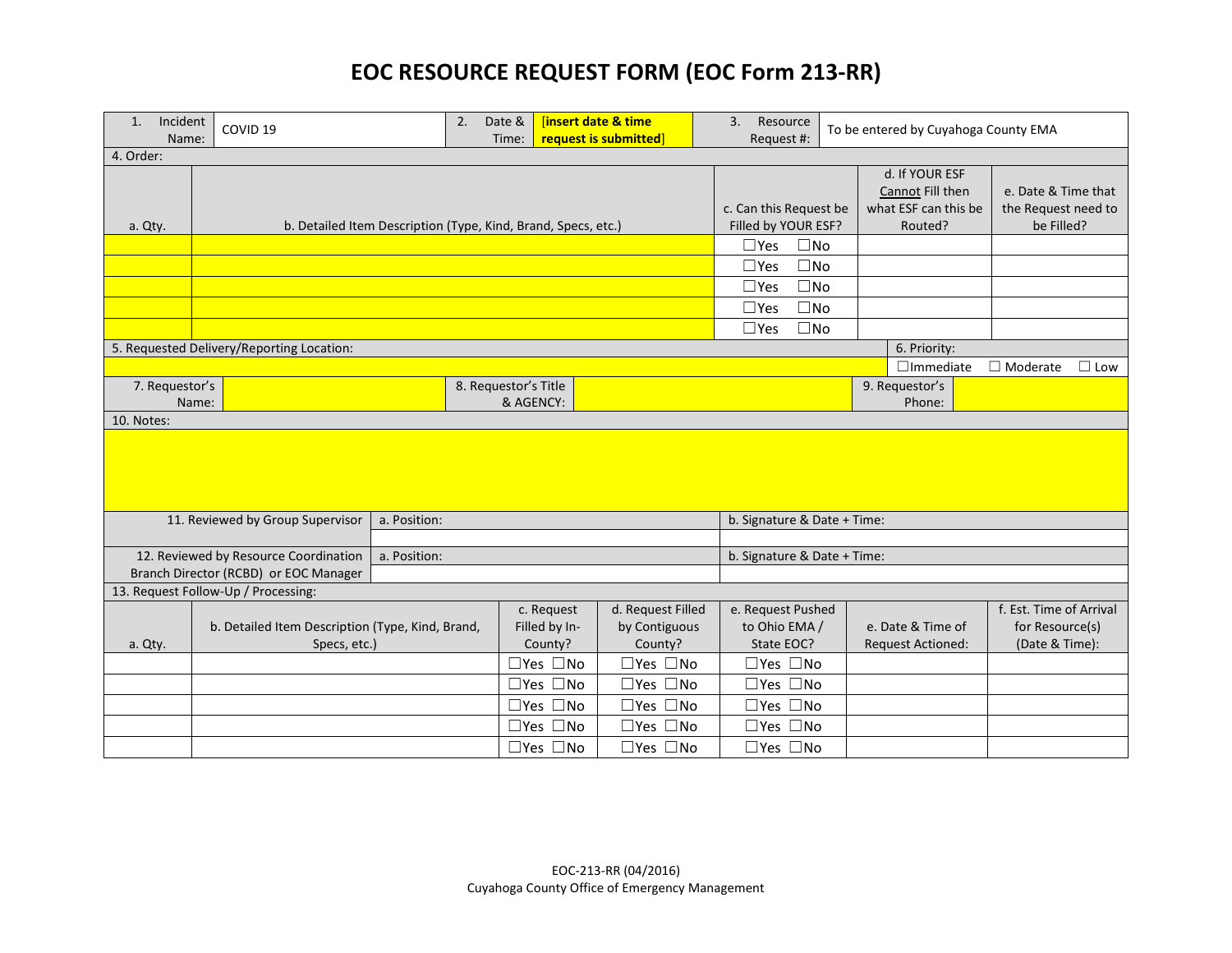## **EOC RESOURCE REQUEST FORM (EOC Form 213-RR)**

## **EOC-213-RR: EOC Resource Request Form Instructions**

**PURPOSE:** This form is designed to document all resource requests and filling actions that come to the Cuyahoga County EOC in support of the Incident Command(s) in the field.

| Item: |                                                                                                       | Description / What to Do:                                                                                                                                                                                                                                                                                                                                                                  |  |  |  |  |  |
|-------|-------------------------------------------------------------------------------------------------------|--------------------------------------------------------------------------------------------------------------------------------------------------------------------------------------------------------------------------------------------------------------------------------------------------------------------------------------------------------------------------------------------|--|--|--|--|--|
| 1.    | Incident Name:                                                                                        | Enter Incident Name (Self-Explanatory)                                                                                                                                                                                                                                                                                                                                                     |  |  |  |  |  |
| 2.    | Date & Time                                                                                           | Enter the Date (FORMAT: MM/DD/YYYY)                                                                                                                                                                                                                                                                                                                                                        |  |  |  |  |  |
|       |                                                                                                       | Enter Time (FORMAT: HH:MM)                                                                                                                                                                                                                                                                                                                                                                 |  |  |  |  |  |
| 3.    | Resource Request #                                                                                    | Enter Request Number with the following Format of:<br>(Ohio County #)-(ESF+#)-#<br>This Number is generated by the ESF or EOC Member that Received the Request.<br>EXAMPLE: 18-ESF6-1<br>Ohio County # for Cuyahoga County is 18.<br>Cuyahoga County ESF6 is Mass Care<br>$\blacksquare$<br>1 is the First Request Received by this ESFsecond would be 2, 3                                |  |  |  |  |  |
| 4.    | Order                                                                                                 | Qty.: Enter the Quantity of the Resource being Requested.<br>a.<br>Detailed Item Description: Enter the Resource being requested; provide the type<br>b.<br>and kind, if able.<br>Can this Request be Filled by YOUR ESF?: Check one: Yes or No.<br>c.                                                                                                                                     |  |  |  |  |  |
|       |                                                                                                       | If YOUR ESF Cannot Fill then what ESF can this be Routed?: Simply put the<br>d.<br>appropriate ESF # to route this to (If Health & Medical then put 8); if unknown<br>consult with your Group Supervisor.<br>Date & Time that the Request need to be Filled? This will have to be asked to the<br>e.<br>Requestor: simply enter the Date (FORMAT: MM/DD/YYYY) and Time (FORMAT:<br>HH:MM). |  |  |  |  |  |
| 5.    | Requested<br>Delivery/Reporting<br>Location:                                                          | Enter where the requested resource(s) will be sent. Give an facility name and complete<br>address.                                                                                                                                                                                                                                                                                         |  |  |  |  |  |
| 6.    | Priority                                                                                              | Check One:<br>Immediate: Needed within next 2 hours (Immediate Life Safety Resource).<br>$\blacksquare$<br><b>Moderate:</b> Needed within next 6 Hours.<br>Low: Needed within next 24 Hours.                                                                                                                                                                                               |  |  |  |  |  |
| 7.    | Requestor's Name                                                                                      | Enter Requestors First and Last Name.                                                                                                                                                                                                                                                                                                                                                      |  |  |  |  |  |
| 8.    | Requestor's Title                                                                                     | Enter the Daily Position or ICS Position Title of the Requestor.                                                                                                                                                                                                                                                                                                                           |  |  |  |  |  |
| 9.    | Requestor's Phone                                                                                     | Enter the Requestor's Phone Number (FORMAT: ###-###-#####).                                                                                                                                                                                                                                                                                                                                |  |  |  |  |  |
|       | 10. Notes                                                                                             | Enter any pertinent/key information regarding this resource request which the Group<br>Supervisor(s) or the Resources Coordination Branch Director or EOC Manager need to know.                                                                                                                                                                                                            |  |  |  |  |  |
|       | 11. Reviewed by Group<br>Supervisor                                                                   | Position: Enter the EOC Group Supervisor's Exact EOC Position Title (which one is<br>а.<br>reviewing).<br>Signature & Date + Time: Group Supervisor Signs & puts the Date (FORMAT:<br>b.<br>MM/DD/YYYY) and Time (FORMAT: HH:MM) that he/she signs.                                                                                                                                        |  |  |  |  |  |
|       | 12. Reviewed by<br>Resource<br><b>Coordination Branch</b><br>Director (RCBD) or<br><b>EOC Manager</b> | Position: Enter the EOC RCBD or EOC Managers Position Title (which one is<br>а.<br>reviewing).<br>Signature & Date + Time: Group Supervisor Signs & puts the Date (FORMAT:<br>b.<br>MM/DD/YYYY) and Time (FORMAT: HH:MM) that he/she signs.                                                                                                                                                |  |  |  |  |  |